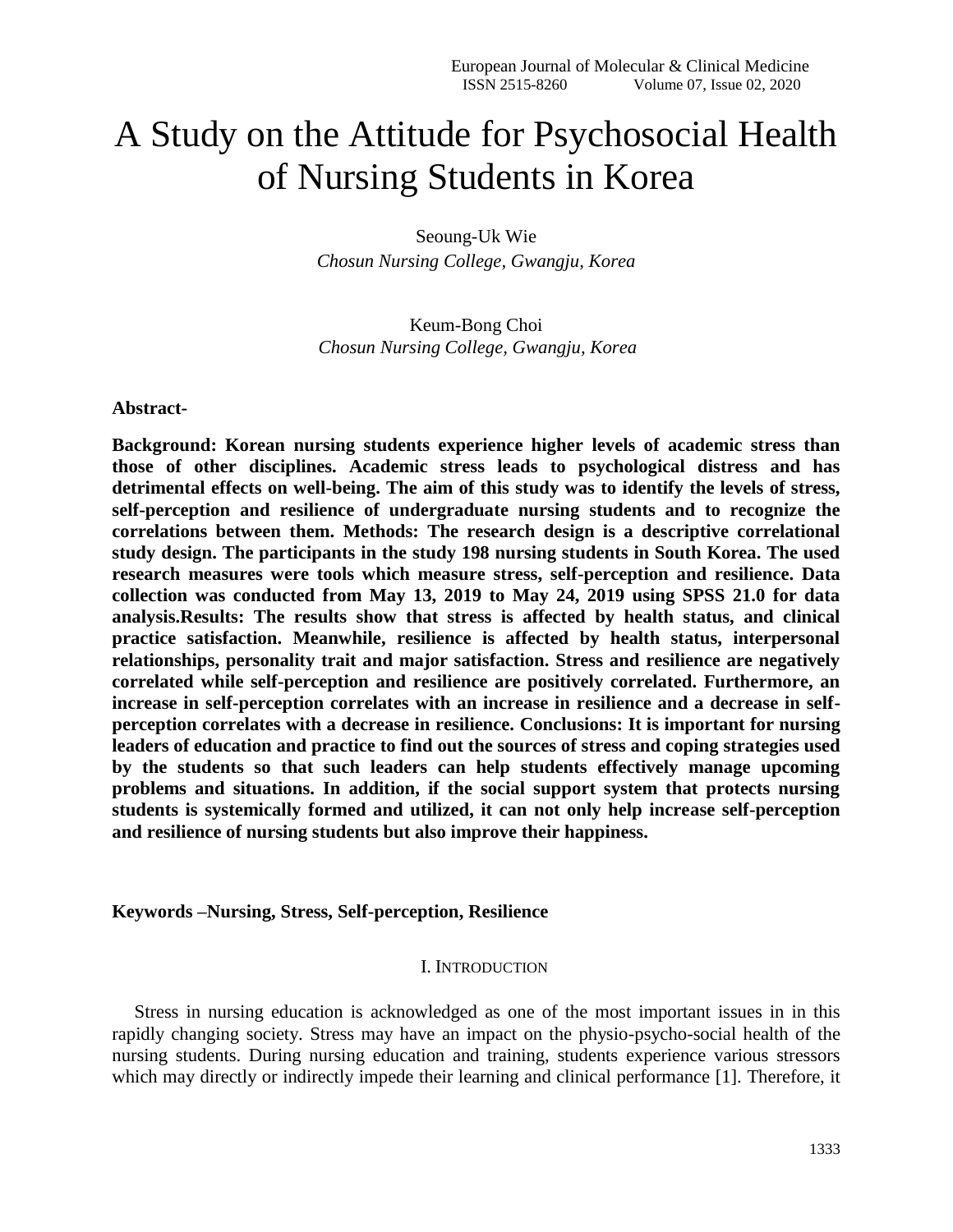is necessary to make appropriate use of stress coping strategies to adapt a more efficient and positive direction in these situations.

High levels of stress are believed to affect student's psychophysical health and academic functions[2]. When stress is magnified by factors such as academic, interpersonal, and emotional relationships, it can result in physical and physiological symptoms along with dissatisfaction and maladjustment in college life [3]. The emotional and physical ways in which we respond to pressure can cause mental and physical symptoms[4]. The World Health Organization estimated that stress-related disorders will be one of the leading causes of disability by the year 2020. Compared to other students, nursing students bear the burden of balancing both heavy academic studies and clinical practice [5]. Therefore, it is important to seek for a solution and look into industrial-educational cooperation to cope with nursing students' stress in this modern rapidly changing health care reality.

Nursing students who engage in clinical practice experience more stress compared to other students because they not only have to go through rigorous academics but also as half a member of society must acquire a specific set of information from clinical practice in a short period of time [6]. If these stresses are not adequately addressed, they will not only negatively affect physical health but may also bring out depression, anxiety, reduced confidence, academic degradation, and school maladjustment [7]. Despite being aware that clinical practice is essential, nursing students are afraid of losing confidence. In more serious cases, some students may even feel conflicted about their major so there is a great need for a management system to support these particular individuals.

There have been many studies on control variables that are thought to either buffer the effects of stress or help students adapt to stress. These studies found out that self-perception and selfefficacy were the control variables [8]. Self-perception is an important factor in college life and adjustment. Nursing students with high self-perception are found to be satisfied with their major and as a result of low stress levels and response factors from clinical practice, they act confidently and communicate with patients smoothly and energetically [9]. Seo reported that self-perception was the most influential factor in the clinical performance of nursing college students [10]. The higher the self-perception was the lower the stress of clinical practice and the higher the major satisfaction. Thus, those with high self-perception have a greater tendency to try out new behaviors and possess high self-efficacy and academic achievement [11]. Therefore, nursing students need a guideline or interest to help develop their ability to reinforce positive selfawareness.

Resilience is a concept derived from the point of view that it can buffer or help the adaptation of extreme stress. While there are precedent studies which focus on nursing students' stress from clinical practice and from academic and career problems, there is a lack of study on stress that stems from general university life and clinical practice performance [12]. In addition, selfefficacy and resilience have been studied as individual factors that predict college life adaptation, but there has been little study that testifies the possibility of self-esteem as an intermediator between academic stress and college adjustment [13]. Most of the precedent studies aimed its focus on clinical practice, conducting surveys on only self-esteem and practice satisfaction, which indicates a lack of study on self-esteem and resilience [14]. Therefore, the purpose of this study was to identify the levels of stress, self-perception, and resilience of undergraduate nursing students and to recognize the correlations between them.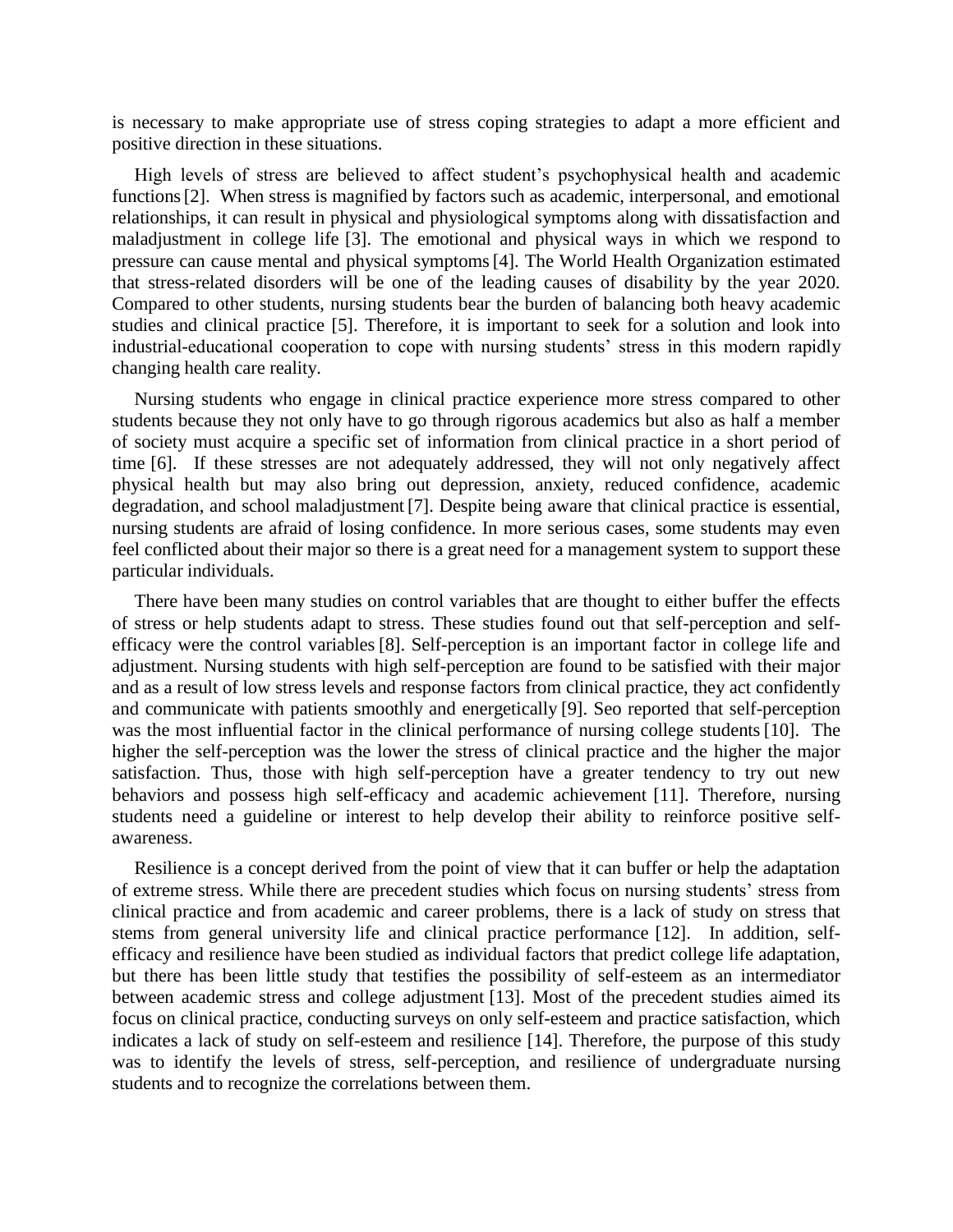#### II. METHODS

#### *2.1 Participants–*

This study's participants were senior students who are currently enrolled in a nursing college in G city and have had more than 1 year of experience in clinical practice. The appropriate number of participants for this study was calculated, based on significance level (a) .05, effect size .30, power .95 when using  $G^*$  power 3.1 program [15]. The final number of participants was 198 through convenience sampling for questionnaire survey.

## *2.2 Measures*

In order to measure the stress of nursing students, the study used a tool of Yoo et al [16] which was developed to measure the stress of nursing students in South Korea. The self-perception profile tool used the one that Neemann and Harter's [17] developed for college students, which Eun [18] modified. To measure the resilience, the study used a version of the Resilience Scale(RS) developed by Wagnild and Young [19] .

#### *2.3 Data Collection*

Data collection took place from May 13 to May 24, 2019 and focused on senior students who were attending school at the nursing college in South Korea. Before data collection, a selfreporting type questionnaire was used to explain questionnaire contents and writing methods and to receive students' consent to participate in this study. The questionnaire took about 10~15 minutes.

The participants were informed of the study's necessity, purpose and method beforehand in order to protect their rights. In addition, they were informed that the study's participation was decided by voluntary intention and that it was possible to withdraw anytime during the study. The research was conducted only after participants voluntarily gave their written consent. Collected questionnaires and other related data will be disposed after the study is completed.

#### *2.4 Data Analysis*

Data analyses were performed by using SPSS 21.0. The reliability of the measuring instrument was analyzed using Cronbach's α. The differences between stress, self-perception and resilience according to the participants' general characteristics were analyzed by t-test, one-way ANOVA. The correlations between stress, self-perception and resilience of the participants were analyzed by Pearson's correlation coefficient.

### III. RESULTS

#### *3.1 General Characteristics of the participants*

The general characteristics of the participants are as follows [Table-1].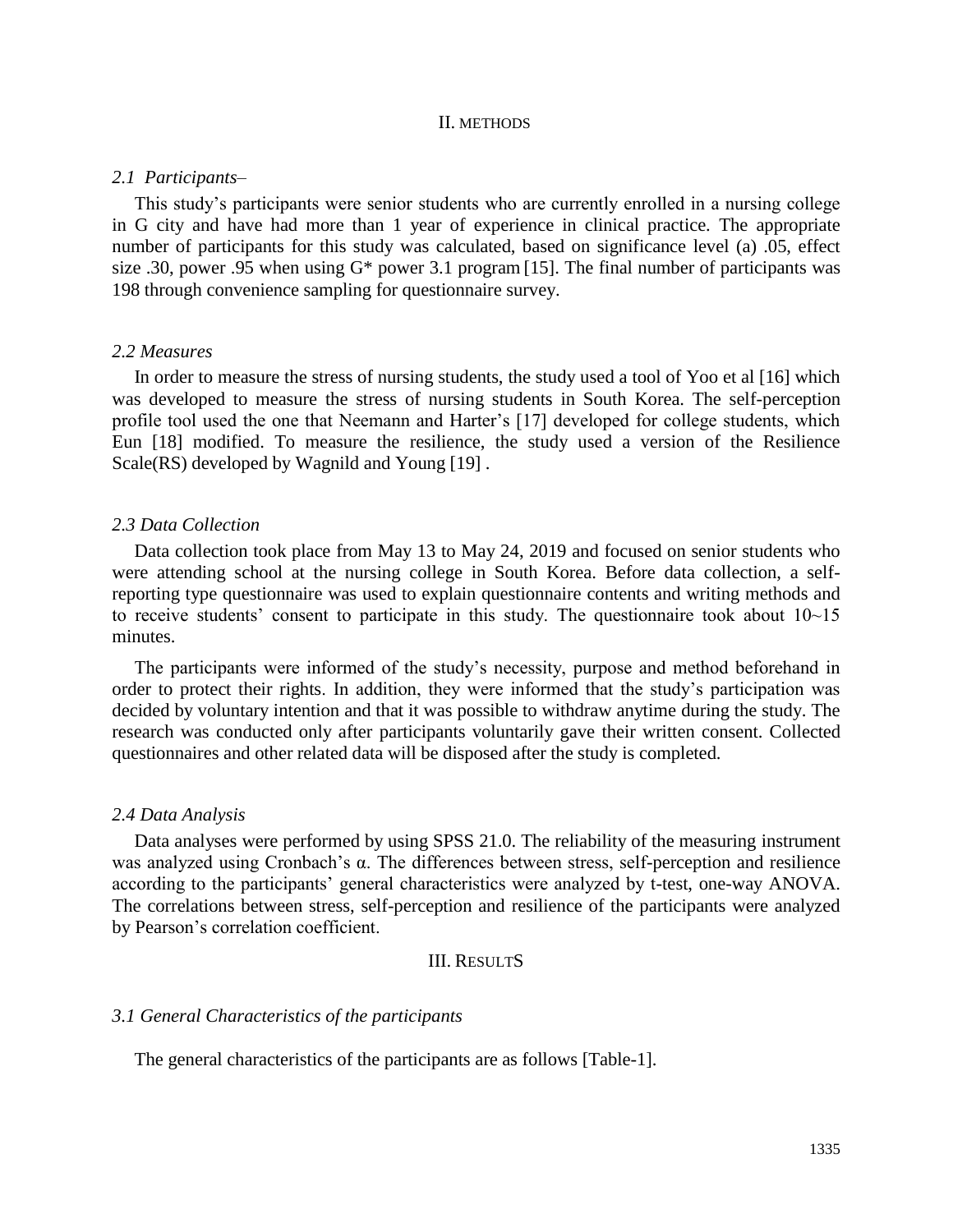| <b>Characteriscs</b>              |             | $\mathbf n$    | $\frac{0}{0}$ |
|-----------------------------------|-------------|----------------|---------------|
| Gender                            | Male        | 26             | 13.1          |
|                                   | Female      | 172            | 86.9          |
| <b>Health status</b>              | Poor        | 8              | 4.0           |
|                                   | Neutral     | 92             | 46.5          |
|                                   | Healthy     | 98             | 49.5          |
| Academic<br>achievement           | Low         | 9              | 4.5           |
|                                   | Middle      | 150            | 75.8          |
|                                   | High        | 39             | 19.7          |
| Inter-personal<br>relationship    | Poor        | $\overline{2}$ | 1.0           |
|                                   | Neural      | 103            | 52.0          |
|                                   | Good        | 93             | 47.0          |
| Personality                       | Introverted | 102            | 51.5          |
|                                   | Extroverted | 96             | 48.5          |
| Major satisfaction                | Unsatisfied | 13             | 6.6           |
|                                   | Neutral     | 60             | 30.3          |
|                                   | Satisfied   | 125            | 63.1          |
| Clinical practice<br>satisfaction | Unsatisfied | 30             | 15.1          |
|                                   | Neutral     | 90             | 45.5          |
|                                   | Satisfied   | 78             | 39.4          |

Table-1 General Characteristics of the participants (N=198)

# *3.2 Differences between stress, self-perception and resilience according to the participants' general characteristics General Characteristics of the participant*

Stress according to the participants' general characteristics of health status(F=4.759, p=.001), major satisfaction( $F=2.463$ , p=.036) and clinical practice satisfaction( $F=3.856$ , p=.000) presented statistically significant differences. Self-perception according to all of the general characteristics presented no statistically significant differences as well. Resilience according to the participants' general characteristics of health status(F=6.021, p=.001), interpersonal relationships (F=5.189,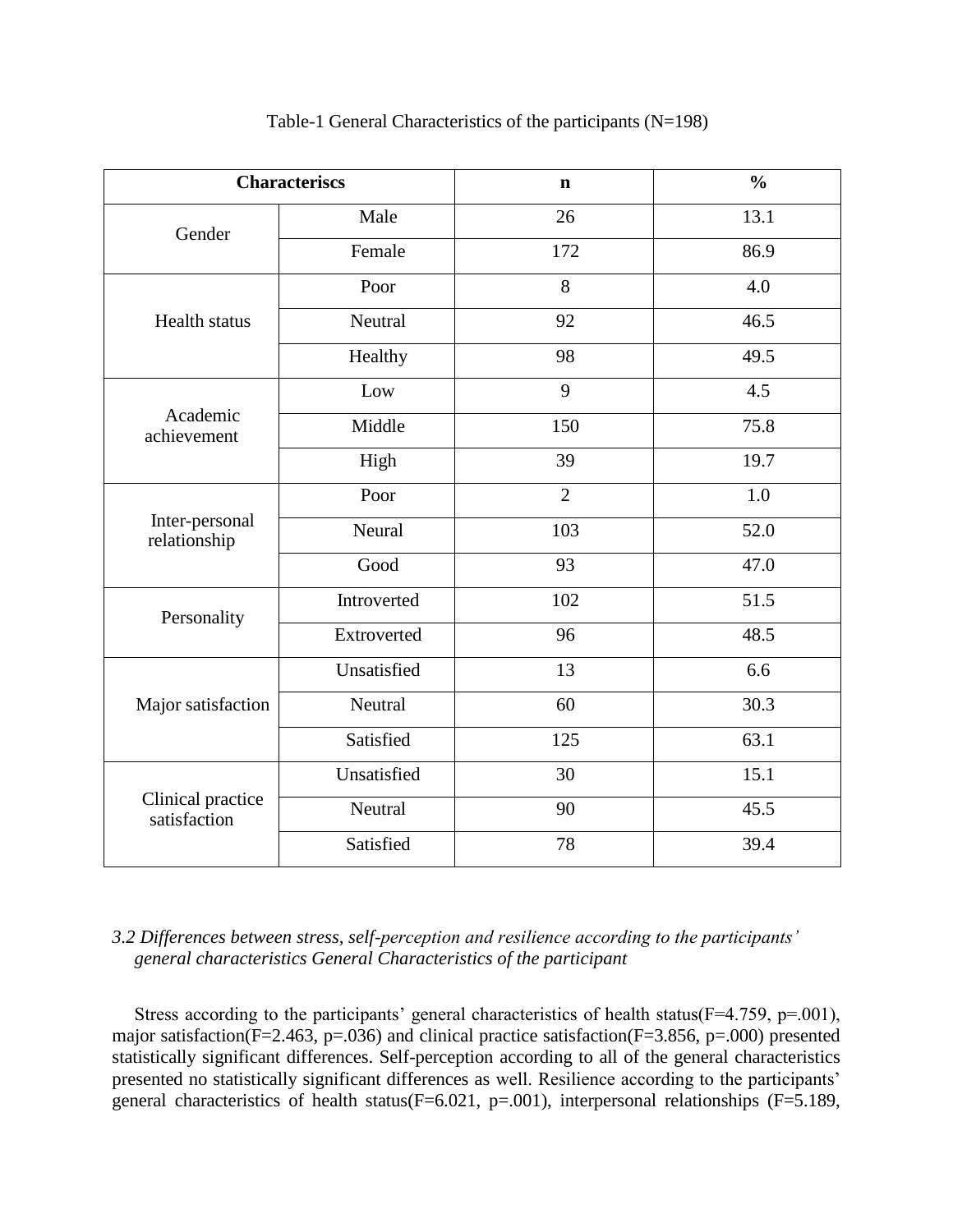p=.001), personality(F=9.021, p=.000) and major satisfaction(F=9.102, p=.001) presented statistically significant differences. The differences in stress, self-perception and resilience according to the participants' general characteristics are as follows [Table-2].

|                                      | Categori<br>es | <b>Stress</b>              | <b>Self-perception</b>    | <b>Resilience</b>             |
|--------------------------------------|----------------|----------------------------|---------------------------|-------------------------------|
| <b>Variable</b>                      |                | $M\pm SD$<br>t/F(p)        | $M\pm SD$<br>t/F(p)       | $M\pm SD$<br>t/F(p)           |
| Gender                               | Male           | $2.76 \pm 1.01$<br>.046    | .054<br>$3.85 \pm 0.26$   | $5.01 \pm 0.61$<br>0.785      |
|                                      | Female         | $2.87 \pm 0.54(.849)$      | $3.91 \pm 0.24$ (.846)    | $4.88 \pm 0.51$ (.301)        |
| <b>Health status</b>                 | Poor           | $3.42 \pm 0.57$            | $3.79 \pm 0.43$           | $4.20 \pm 0.37$               |
|                                      | Neutral        | $2.93 \pm 0.49$<br>4.759   | $3.92 \pm 0.31$<br>1.036  | $4.51 \pm 0.62$ 6.021         |
|                                      | Healthy        | $2.87 \pm 1.01$ $(.001)^*$ | $3.87 \pm 0.25$<br>(.287) | $5.01 \pm 0.61$<br>$(.001)$ * |
| Academic<br>achievement              | Low            | $2.94 \pm 0.78$<br>.668    | $3.72 \pm 0.43$<br>1.893  | $4.84 \pm 0.56$ 5.621         |
|                                      | Middle         | $2.39 \pm 0.41$<br>(.502)  | $3.84 \pm 0.29$<br>(.128) | $4.77 \pm 0.52$ (.731)        |
|                                      | High           | $3.05 \pm 0.51$            | $3.80 \pm 0.03$           | $5.01 \pm 0.65$               |
| Interpersonal<br>relationship        | Poor           | $3.05 \pm 0.04$<br>2.051   | $3.94 \pm 0.02$ 1.982     | $4.88 \pm 0.02$ 5.189         |
|                                      | Neutral        | $3.04 \pm 0.74$ (.079)     | $3.81 \pm 0.32$<br>(.106) | $4.89 \pm 0.58$<br>$(.001)*$  |
|                                      | Good           | $2.79 \pm 0.57$            | $3.49 \pm 0.21$           | $5.31 \pm 0.62$               |
| Personality                          | Introverted    | $3.51 \pm 0.06$ 3.012      | $3.89 \pm 0.24$ 2.012     | $4.25 \pm 0.31$ 9.021         |
|                                      | Extroverted    | $3.85 \pm 0.54$ (.052)     | $3.86 \pm 0.25$ (.288)    | $5.04 \pm 0.41$<br>$(.000)*$  |
| Major<br>satisfaction                | Unsatisfied    | $3.08 \pm 0.03$<br>2.463   | $3.58 \pm 0.21$<br>1.056  | $4.41 \pm 0.27$<br>9.102      |
|                                      | Neutral        | $3.54 \pm 0.49$ $(.036)^*$ | $3.91 \pm 0.33$<br>(.288) | $4.99 \pm 0.61$<br>$(.001)*$  |
|                                      | Satisfied      | $3.01 \pm 0.59$            | $3.92 \pm 0.34$           | $5.08 \pm 0.71$               |
| Clinical<br>practice<br>satisfaction | Unsatisfied    | $3.64 \pm 0.25$<br>3.856   | $3.85 \pm 0.24$<br>.416   | 2.215<br>$4.97 \pm 0.41$      |
|                                      | Neutral        | $2.98 \pm 0.59$ $(.000)*$  | $3.76 \pm 0.24$ (.649)    | $4.88 \pm 0.59$<br>(.051)     |
|                                      | Satisfied      | $2.88 \pm 0.59$            | $3.57 \pm 0.24$           | $5.34 \pm 0.5$ .              |

Table-2 Differences between stress, self-perception and resilience according to the participants' general characteristics (N=198)

 $* P < 0.05$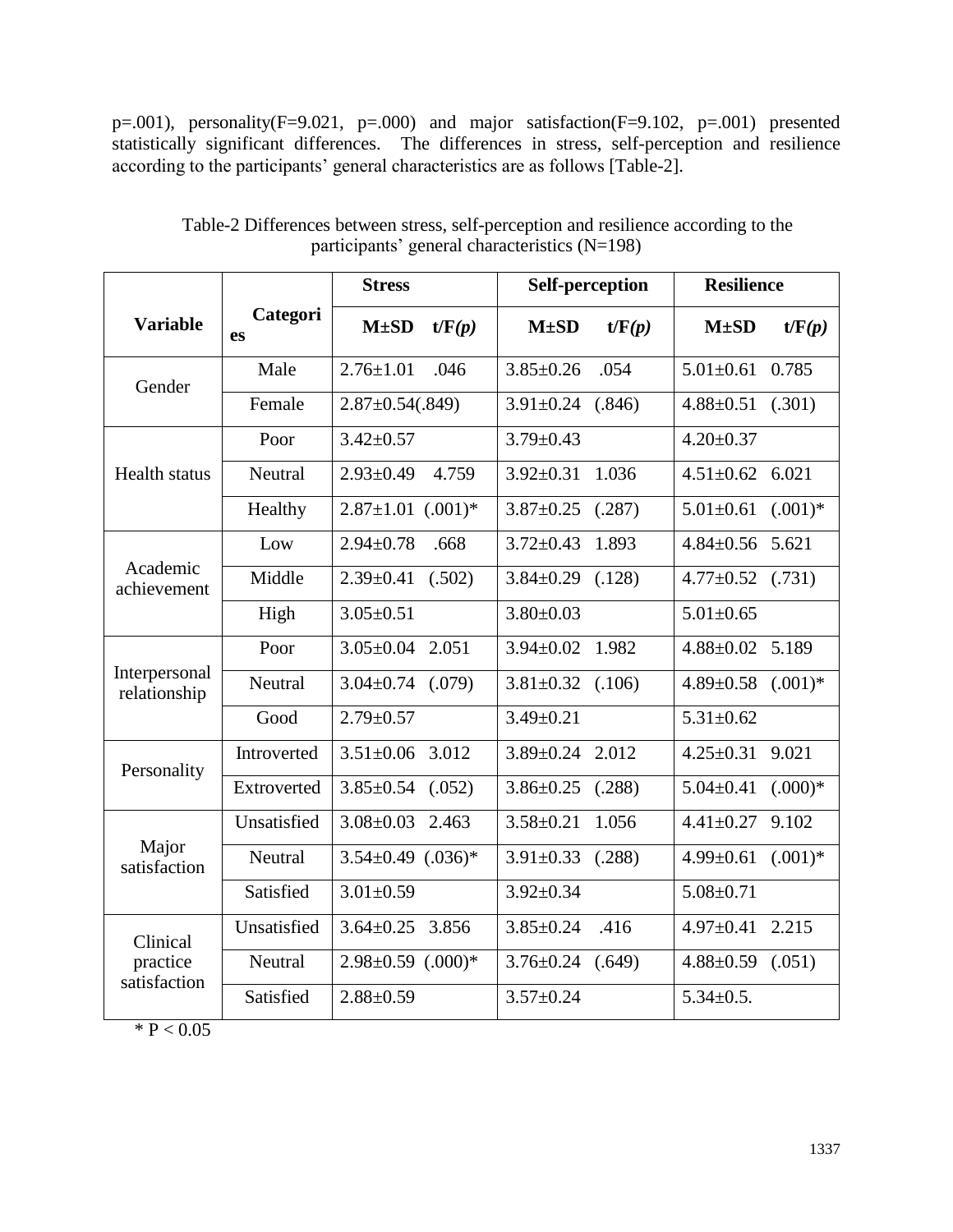# *3.3 Correlations between stress, self-perception and resilience*

The relationship between stress and resilience was a negative correlation( $r=-.261$ ,  $p=000$ ). In other words, as stress increases, resilience decreases and as stress decreases, resilience increases. Meanwhile, self-perception and resilience was found to be a positive correlation( $r=165$ ,  $p=.023$ ). Thus, as self-perception increases, resilience increases and as self-perception decreases, resilience decreases. The correlations between stress, self-perception and resilience of the participants are as follows [Table-3].

| <b>Variables</b>       | <b>Stress</b>  | <b>Self-perception</b> | <b>Resilience</b> |
|------------------------|----------------|------------------------|-------------------|
| <b>Stress</b>          |                | .112(.135)             | $-.261(.000)*$    |
| <b>Self-perception</b> | .112(.135)     |                        | $.165(.023)$ *    |
| <b>Resilience</b>      | $-.261(.000)*$ | $.165(.023)$ *         |                   |

Table-3 Correlations between between stress, self-esteem and resilience (N=198)

 $* P < 0.05$ 

# IV. DISCUSSION AND CONCLUSION

This study was to identify the attitudes of Korean nursing students toward psychosocial health. The purpose of this study was to identify the levels of and relations between stress, selfperception, and resilience of undergraduate nursing students. Also, the study attempted to provide basic data that will help others seek a direction in decreasing the stress levels of nursing students and help them adapt to college life. The study's results found that there were significant differences in stress according to health status, major satisfaction, and clinical practice satisfaction. Also, there were significant differences in resilience according to health status, interpersonal relationship, personality, and major satisfaction. The significant correlation between stress and resilience was found to be a negative correlation and a positive correlation for self-perception and resilience. In other words, as stress increases, resilience decreases and conversely, as stress decreases, resilience increases. For self-perception and resilience, an increase in self-perception resulted in an increase in resilience and conversely, a decrease in selfperception resulted in a decrease in resilience.

There was a statistically significant difference in stress according to the participants' general characteristics of health status, major satisfaction and clinical practice satisfaction. In terms of gender, the stress for male college nursing students was 2.76 and 2.87 for female nursing students, indicating that stress was not dependent on gender. In terms of health status, a poor health status scored a lower score in stress while a good health status scored a higher score, indicating a sequential relationship. Chow et al reported similarly in his study that a nursing student's academic stress affected health status [12]. Therefore, there is a need to systemically utilize health programs in order to reduce the stress of nursing students.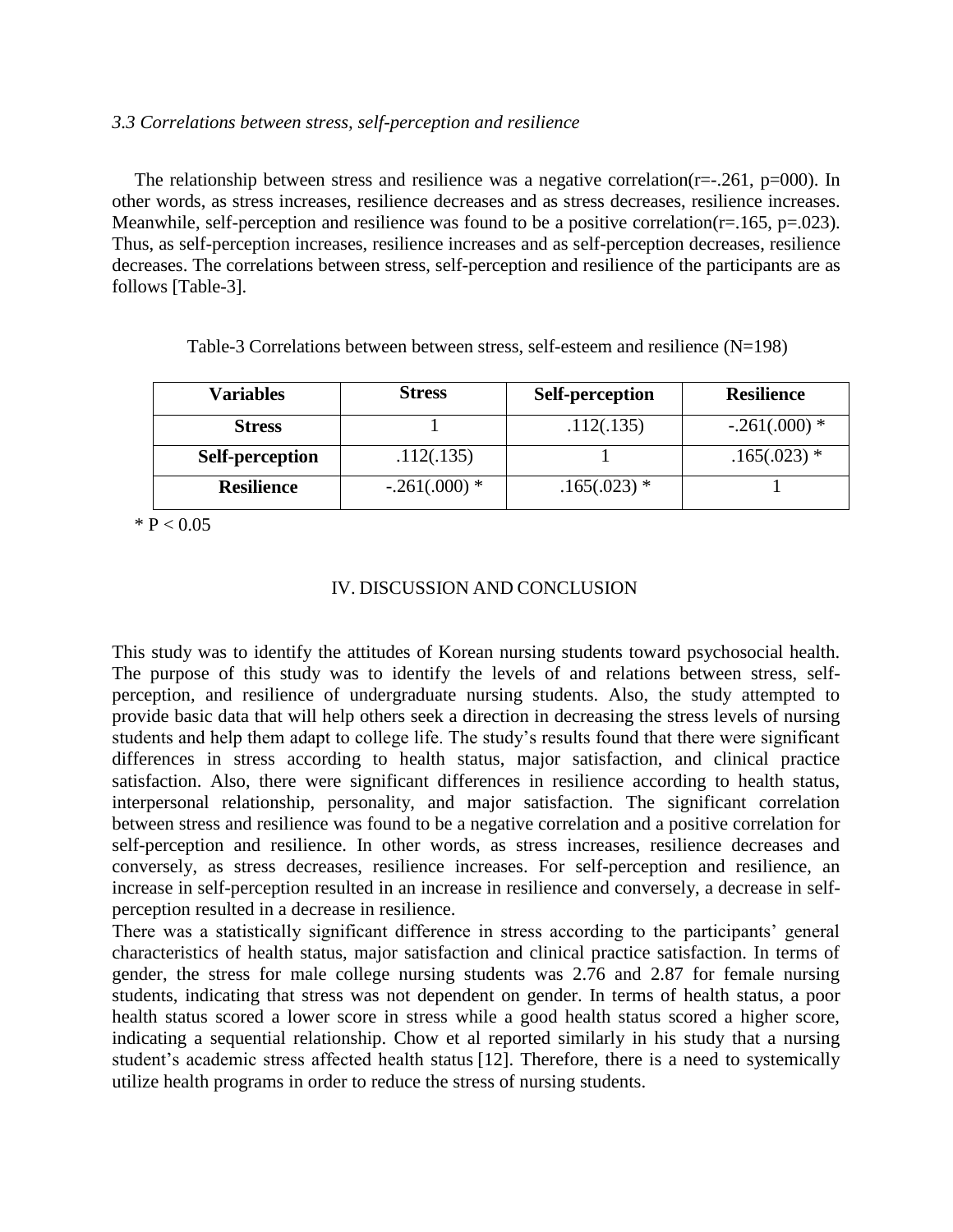Students in the high academic achievement group showed the highest tendency for stress while students in the middle group presented the lowest level of stress, indicating an inconsistent tendency among different scholastic achievements. Thus, the differences were not statistically significant. Students with a higher level of interpersonal relationship had a tendency to experience less stress. Also, students who were more satisfied with their major demonstrated a lower tendency for stress. Also, students who were more satisfied with their major demonstrated a lower tendency for stress. Therefore, these results suggest that increasing major satisfaction and maintaining an active attitude towards life can decrease the stress of students. Thus, there is a need in the educational institutions to put effort in continuously inculcating confidence and positive thought in students.

In this study, stress related to clinical practice especially decreased as clinical practice satisfaction increased. Stress was 3.64 for the unsatisfied group, while the average decreased to 2.88 for the satisfied group. The results of this study suggest that a sufficient consultation between the practical institution and the school should be required, focusing on how an increase in clinical practice satisfaction can help reduce clinical practice stress. Also, there is a need to explore a variety of directions, such as pre-clinical practice mentoring, in order to help students cope with clinical practice stress.

The descriptive statistics of self-perception according to general characteristics showed that there was a difference between academic achievement groups. Self-perception tended to increase more and more according to academic achievement. Lee reported in a study similar to this study that self-perception has a direct effect on learning immersion and an indirect effect on academic achievement [11]. There is a slight increase of self-perception from unsatisfactory major to satisfactory major satisfaction but it is not statistically significant. However, the study was able to grasp that a higher major satisfaction leads to a positive direction in self-perception. Thus, efforts to increase major satisfaction is now identified as a preferentially essential.

Resilience according to the general characteristics of the study's participants showed statistically significant differences in health status, interpersonal relationships, personality, and major satisfaction. According to health status, the unhealthy group scored 4.20 points while the healthy group sequentially scored higher with 5.01 points. Therefore, since health status is an important variable in increasing resilience, it is necessary to plan and manage an appropriate health program for these students.

Resilience also demonstrated differences according to interpersonal relationships. The average interpersonal relationships group scored 4.89 points. The considerable influence of interpersonal relationships on students' resilience raises the need for an appropriate mediation. Resilience according to personality showed differences as well with the introverted group scoring 4.25 points and the extroverted group 5.04 points. Therefore, freshmen students should take personality type tests like MBTI in the beginning of the term so schools can use those results to host appropriate programs that can help out introverted students or those with narrow interpersonal relationships [20]. Resilience according to major satisfaction also showed that students with a higher major satisfaction tended to be more positively resilient. Thus, there is a need to consistently inculcate self-perception and positive thought in prospective helping professionals.

The analysis of the correlation between stress, self-perception, and resilience reveals that an increase in stress levels correlates with a decrease in resilience. Conversely, a decrease in stress levels correlates with an increase in resilience. An important attribute of resilience is the process when one returns to everyday life after a difficult situation, so there is a great need to manage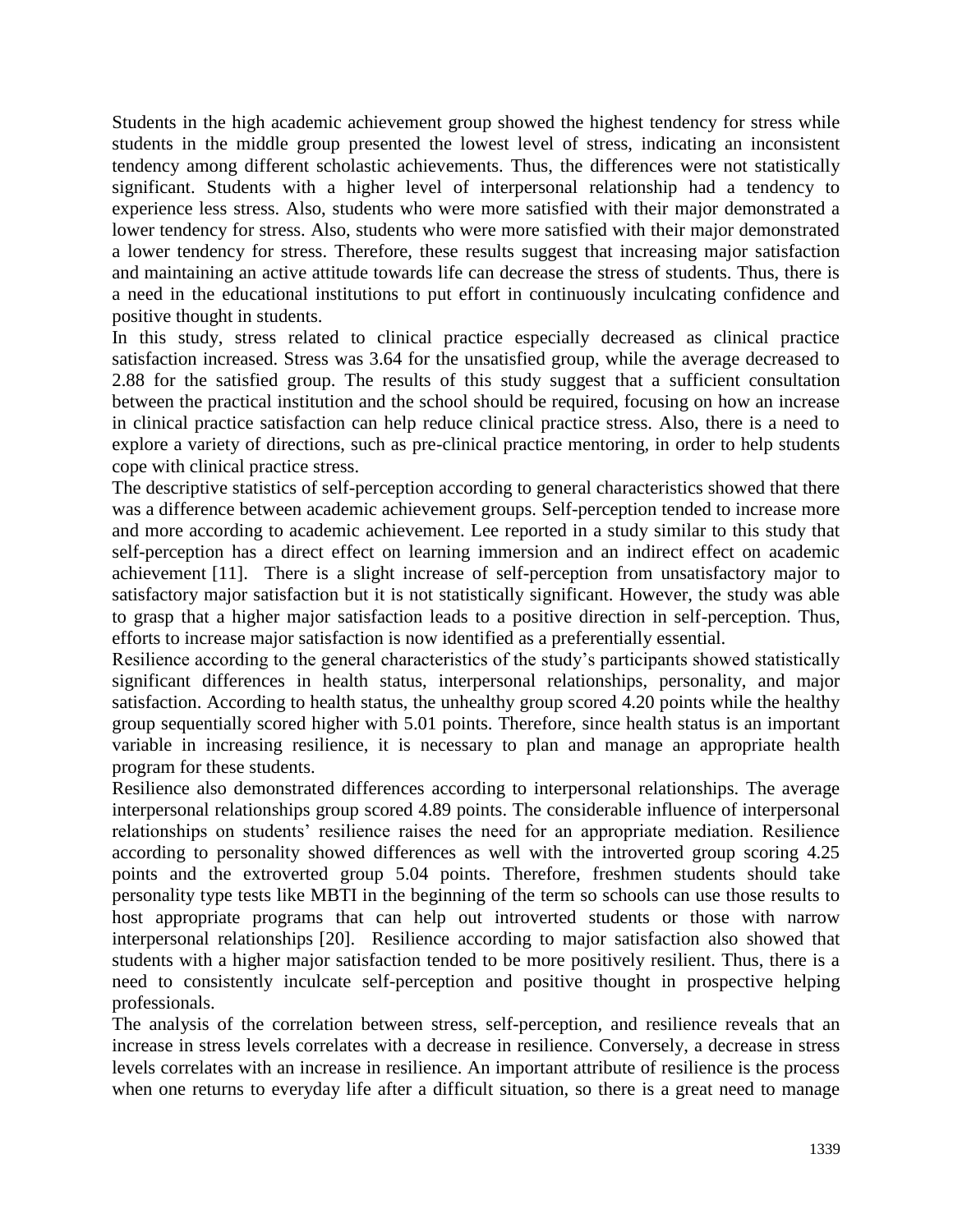various resilience improvement programs in order to help alleviate the stress of nursing students. The correlation between stress and self-perception did not satisfy a statistically significant level. This study found that resilience of nursing students increases as self-perception increases and vice versa. Efforts to enhance the image of the nursing profession will result in improved job satisfaction, which is linked to better quality of care and improved health outcomes.

The significance of this study is that first, it examines the experiences of nursing students who engage in clinical practice in this rapidly changing healthcare environment. Also, the study evaluates the stress students experience from college life or clinical practice and provides an analysis of its relationship with variables. Secondly, it provides basic data for nursing colleges on how to efficiently lead and manage students. Thirdly, this study is of significance in the aspects of theory, research, education, and practice in that it provides industrial institutions in charge of clinical practice for nursing students with basic data on how to efficiently manage nursing students who are a part of nursing staff. Therefore, there is a need for interest and strategy in improving the quality of life for prospective helping professionals who will play an important role in the future.

## **REFERENCES**

- [1] 1. Leodoro JL: Stress, Stressors, and Stress Responses of Student Nurses in a Government Nursing School. Health Sci J 2013, 4:424-435.
- [2] 2. Gomathi S: Impact of Stress on Nursing Students. Int J Innov Res Adv Stud 2017, 4(4):107-110.
- [3] 3. Tsai FJ, Chen CY, Yeh GL, Hu YJ, Tseng CC, Chen SC: Nursing Students' Relationships among Meaning in Life, Well-being, and Positive Beliefs. Medicine 2018, 97(42):1-6.
- [4] 4. Mahfouz R, Alsahli H: Perceived Stress and Coping Strategies among Newly Nurse Students in Clinical Practice. J Educ Pract. 2016, 7(23):118-128.
- [5] 5. Park HJ, Kim MY, Jung DY: The Effect of Stress, Social Support and Self-efficacy on the Mental Health of Female Undergraduate Students. J Korean Acad Fundam Nurs. 2008, 15(4):513-521.
- [6] 6. Jeong YJ, Koh CK: Effects of Personality and Coping Behavior on Clinical Practice Stress among One College Nursing Students. Korean J Stress Res 2016, 24(4):296-302.
- [7] 7. Magnussen L, Amundson MJ: Undergraduate Nursing Student Experience. Nurs Health Sci 2003, 5(4):261-267.
- [8] 8. Kim KW, Cho YH: Mediation and Moderation Effects of Self-efficacy between Career Stress and College Adjustment among Freshmen. Korean J Youth Stud 2011, 18(4):197-218.
- [9] 9. Oh JH: The Influencing Factors of Self-esteem and Major Satisfaction on College Adjustment among Nursing Students. Jour. KoCon.a 2014, 14(10):873-884.
- [10] 10. Seo BH: Factors Affecting Clinical Competence among Nursing Students. Korean J Health Serv Manag 2014, 8(4):149-161.